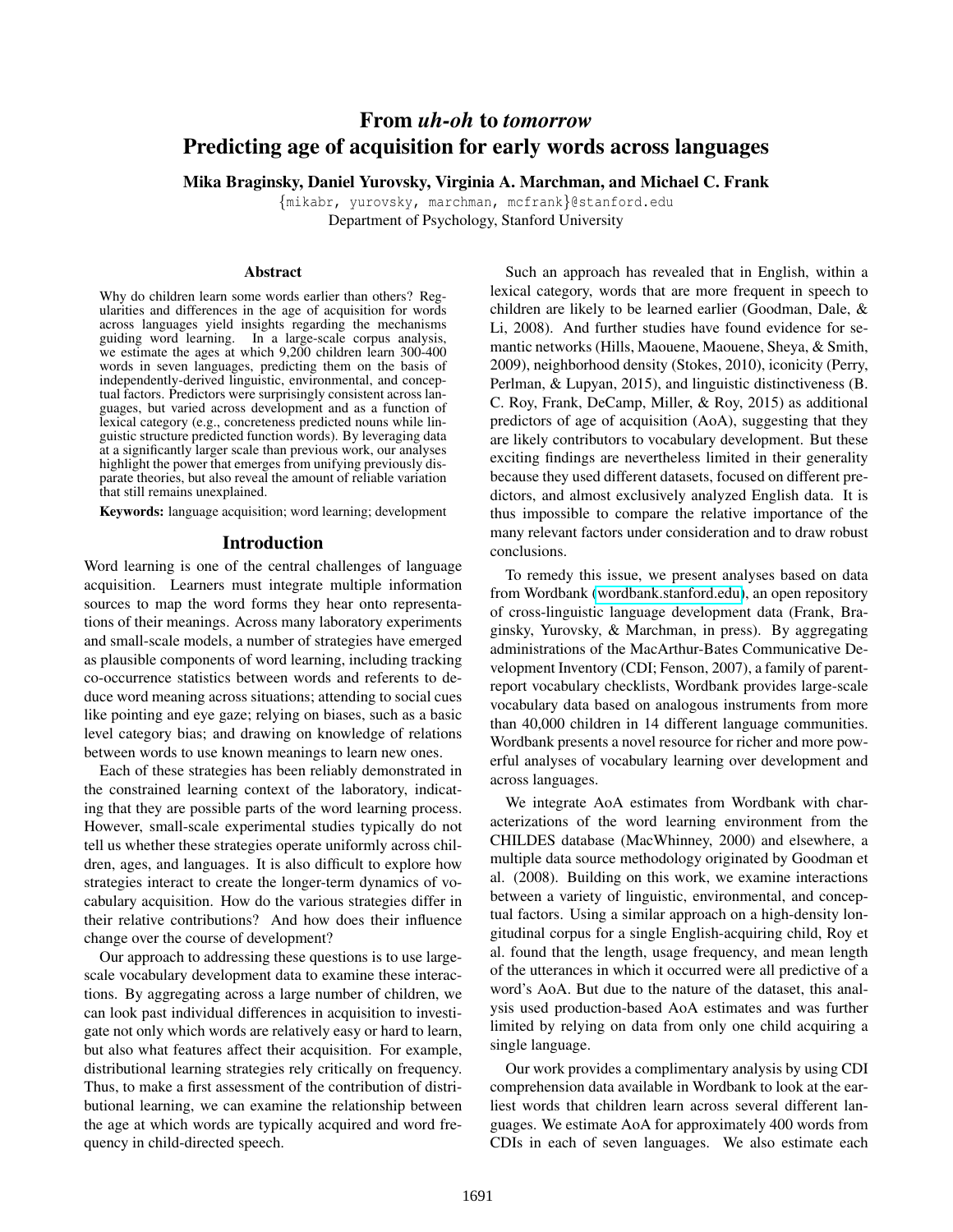word's frequency and mean length of utterance (MLU) based on the set of utterances in CHILDES containing the word. Additionally, we obtain ratings of each word's concreteness, valence, arousal, and relevance to babies from previously collected norms. We use these measures to predict words' AoA, assessing the relative contributions of each, as well as how they change over development and interact with lexical category. Each of these analyses has the potential to advance our understanding of the theoretical underpinnings of word learning.

A first theoretically-motivated question is which lexical categories are most influenced by input-related factors, like frequency and utterance length, compared with conceptual factors like concreteness and valence. For example, the "division of dominance" theory suggests that nouns might be more sensitive to cognitive factors, while predicates and closedclass words might be more sensitive to linguistic factors (Gentner & Boroditsky, 2001). On the other hand, on syntactic bootstrapping theories (Gleitman, 1990), nouns are argued to be learned via frequent co-occurrence (operationalized by frequency) while verbs might be more sensitive to syntactic factors (operationalized here by utterance length), and neither would be particularly sensitive to conceptual complexity (Snedeker, Geren, & Shafto, 2007).

A second question of interest is the extent to which there is variability across languages in the relative importance of predictors. For example, are there differences in the importance of grammar-related factors in morphologically more complex languages like Russian and Turkish, compared with simpler ones like English? Differences of this type might be revealing of the degree to which learners face different challenges in different language environments. Alternatively, consistency may suggest the operation of similar learning mechanisms and strategies that are not as dependent on the complexities of phonology, morphology, and syntax in a particular language.

By incorporating a variety of theoretically-important factors, basing our analysis on a large sample of words and children, and building towards more cross-linguistic coverage, our study presents a more thorough investigation of the question of what properties determine words' learnability.

#### Data

We use CDI data from Wordbank to estimate the age of acquisition for words across seven languages: English, Italian, Norwegian, Russian, Spanish, Swedish, Turkish. We then ask what factors are most important for predicting this age of acquisition. Table [1](#page-1-0) gives an overview of our data sources.

#### Estimating Age of Acquisition

To estimate the age at which words are acquired, we used vocabulary data collected using the MacArthur-Bates Communicative Development Inventory, specifically the Words & Gestures (infant) form for 8- to 18-month-olds. When filling out a CDI form, parents are asked to indicate whether their child understands and/or says each of around 400 words. From these data, for each word on the CDI, we computed the

<span id="page-1-0"></span>

| Language  |     |       | CDI Items CDI Admins CHILDES Tokens |
|-----------|-----|-------|-------------------------------------|
| English   | 386 | 2,452 | 7,858,051                           |
| Italian   | 351 | 649   | 328,168                             |
| Norwegian | 338 | 2,922 | 204,406                             |
| Russian   | 337 | 768   | 32,398                              |
| Spanish   | 333 | 778   | 1,458,327                           |
| Swedish   | 311 | 467   | 698,515                             |
| Turkish   | 327 | 1,115 | 44,347                              |

Table 1: Dataset statistics

proportion of children at each age who were reported to understand the word. We then fit a logistic curve to these proportions using a robust generalized linear model (using the robustbase package in R) and determined when the curve crosses 0.5, i.e. at what age at least 50% of children are reported to understand the word. Following Goodman et al. (2008), we take this point to be each word's age of acquisition.

# **Predictors**

Each of our predictors is derived from independent sources. For each word that appears on the CDI Word & Gestures form in each of our seven languages, we obtained an estimate of its frequency in child-directed speech, the mean length of utterances in which it appears in child-directed speech, its length in characters, and ratings of its concreteness, valence, arousal, and relevance to babies. Items such as *child's own name* were excluded. Example words for these predictors in English are shown in Table [2.](#page-1-1)

Frequency and MLU are measured relative to the word's language. But since existing datasets for conceptual ratings are primarily available for English, we mapped all words onto translation equivalents across CDI forms, allowing us to use the ratings for English words across languages. While neces-

<span id="page-1-1"></span>

| Measure    | Value Words                                   |  |
|------------|-----------------------------------------------|--|
| aoa        | min mommy, bottle, peekaboo                   |  |
|            | max babysitter, teacher, naughty              |  |
| frequency  | min living room, cockadoodledoo, grrr         |  |
|            | max you, it, that                             |  |
| babiness   | min donkey, penny, jeans                      |  |
|            | max baby, bib, bottle                         |  |
|            | concreteness min how, now, that               |  |
|            | max apple, ball, banana                       |  |
| mlu        | min cockadoodledoo, peekaboo, uh oh           |  |
|            | max babysitter, when (question), day          |  |
| arousal    | min shh, asleep, blanket                      |  |
|            | max naughty, money, scared                    |  |
| valence    | min sick, owie, ouch                          |  |
|            | max happy, hug, love                          |  |
| num        | $min$ i, in, it                               |  |
| characters | max cockadoodledoo, refrigerator, living room |  |

Table 2: Examples of words with the lowest and highest values for age of acquisition and each predictor.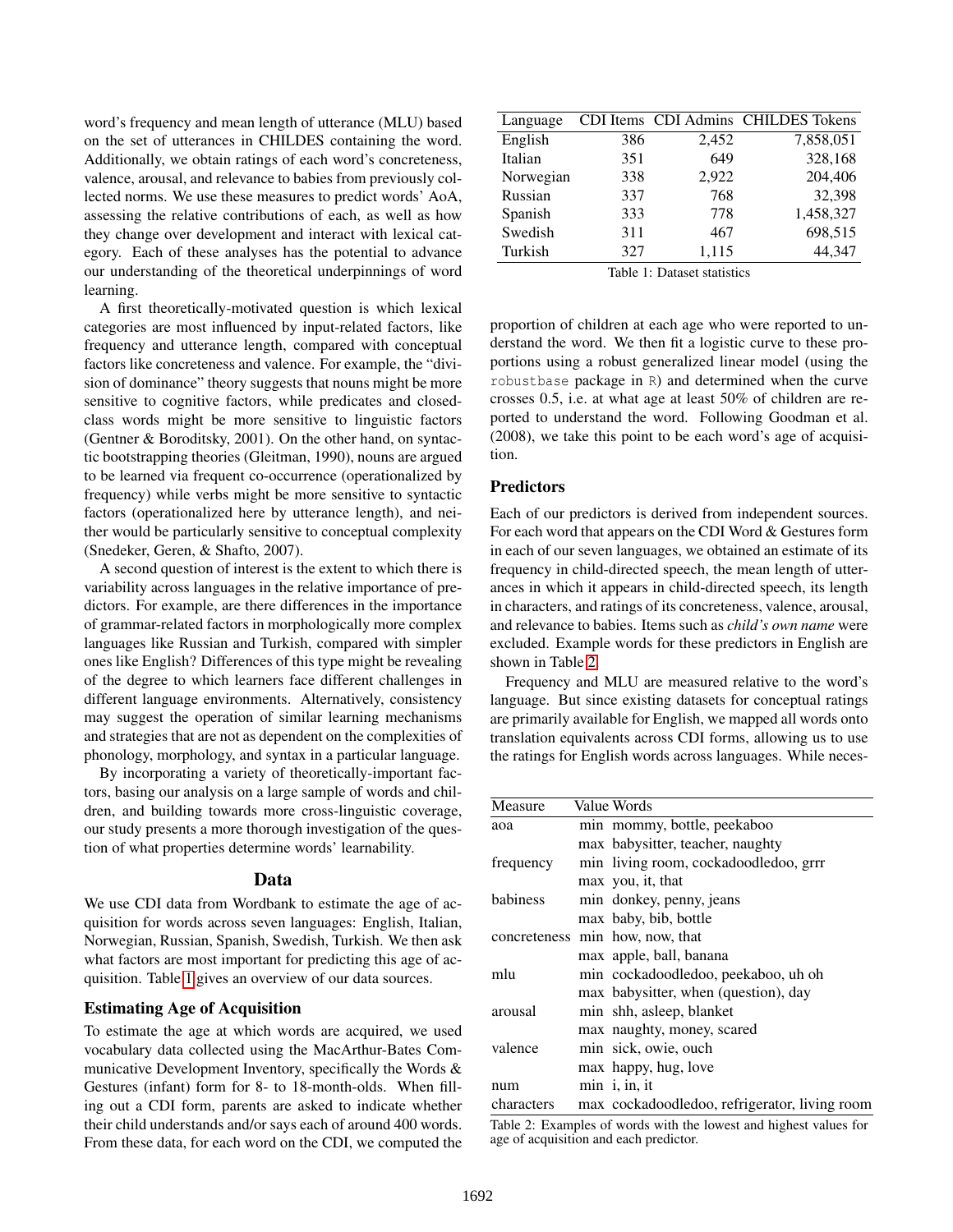<span id="page-2-0"></span>

Figure 1: Relationship between predictors and AoA for each lexical category in each language. Each point represents a word, with lines indicating linear model fits for each lexical category (in colors) and overall (in black).

sarily imperfect, this method allows us to examine languages for which limited resources exist. Translation equivalents are available in the Wordbank database using the wordbankr package in R (Frank et al., in press).

Each numeric predictor was centered and scaled so that all predictors would have comparable units. Lexical category was determined on the basis of the conceptual categories presented on the CDI form (e.g., "Animals"), such that the Nouns category contains common nouns, Predicates contains verbs and adjectives, Function Words contains closed-class words, and Other contains the remaining items (following Bates et al., 1994).

Frequency For each language, we estimated word frequency from unigram counts based on all corpora in CHILDES for that language. Each word's count includes the counts of words that share the same stem (so that *dogs* counts as *dog*) or are synonymous (so that *father* counts as *daddy*). For polysemous word pairs (e.g., *orange* as in color or fruit), occurrences of the word in the corpus were split uniformly between the senses on the CDI. Counts were normalized to the length of each corpus and then log transformed.

MLU For each language, we estimated each word's MLU by calculating the mean length in words of the utterances in which that word appeared, for all corpora in CHILDES for that language. Words that only occurred in one utterance were excluded.

Length We computed the number of characters in each word in each language. While imperfect, this metric of length is highly correlated with number of phonemes and syllables (Lewis & Frank, under review).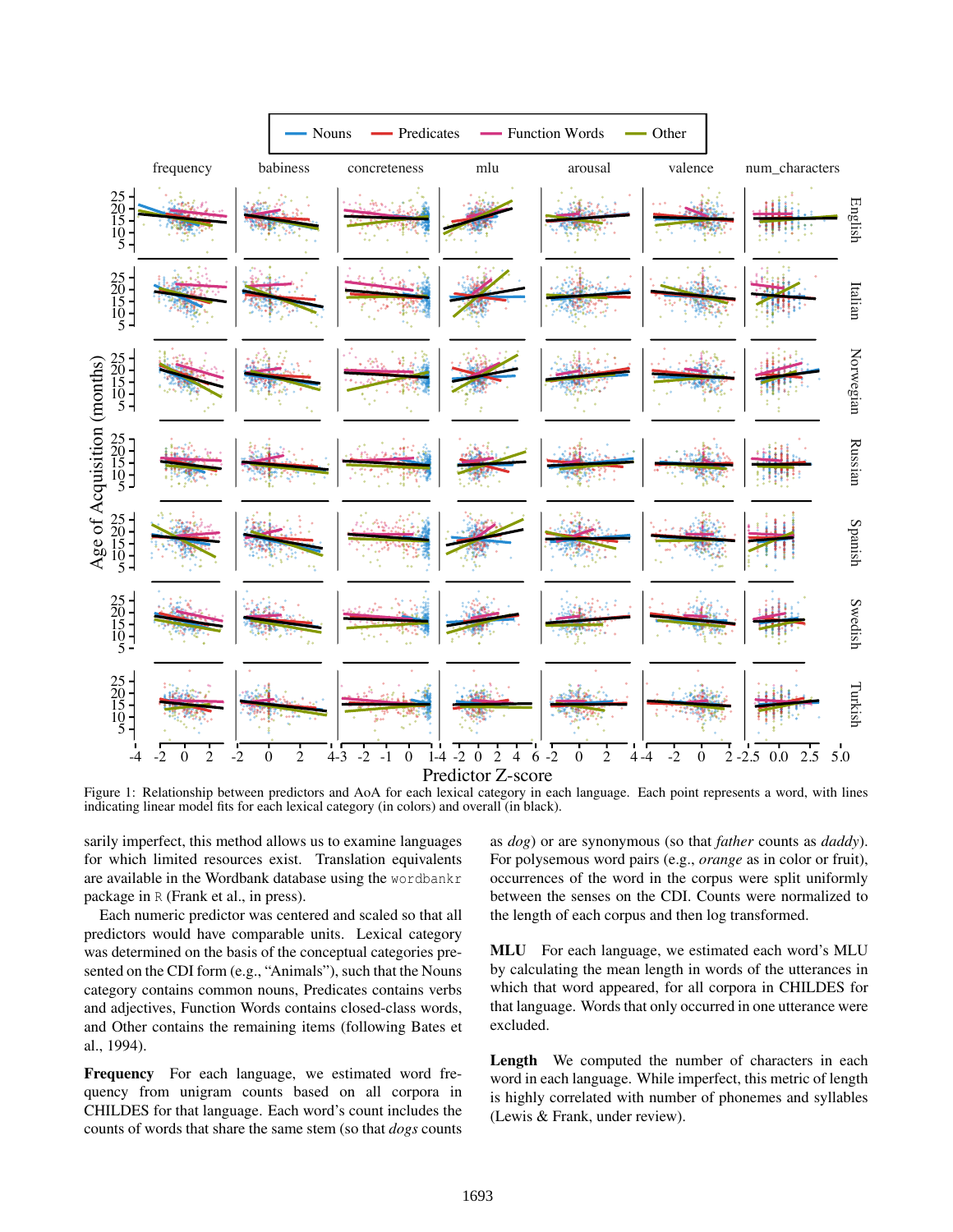<span id="page-3-1"></span>

Figure 2: Comparison between the model-predicted and actual ages of acquisition for words in English. Words with an absolute error above 5 months are labelled for reference.

Concreteness We used previously collected norms for concreteness (Brysbaert, Warriner, & Kuperman, 2014), which were gathered by asking adult participants to rate how concrete the meaning of each word is on a 5-point scale from abstract to concrete. For the 120 CDI words that were not part of the collected norms, we imputed ratings from the mean of all CDI words' ratings.

Valence and Arousal We also used previously collected norms for valence and arousal (Warriner, Kuperman, & Brysbaert, 2013), for which adult participants were asked to rate words on a 1-9 happy-unhappy scale (valence) and 1- 9 excited-calm scale (arousal). For the 119 CDI words that were not part of the collected norms (mostly function words), we imputed ratings from the mean of all CDI words' ratings.

Babiness Lastly, we used previously collected norms of "babiness," a measure of association with infancy (Perry et al., 2015) for which adult participants were asked to judge a word's relevance to babies.

<span id="page-3-0"></span>

Figure 3: Trends in predictor values across development (for all items in all languages). Curves show best-fitting cubic regression.

## Analysis

An overview of our entire dataset can be seen in Figure [1,](#page-2-0) which shows each word's estimated age of acquisition against its predictor values, separated by language and lexical category. We present three analyses of these data: 1) how predictor values change over development, 2) their relative contributions to predicting AoA, and 3) their interaction with lexical category.

### Developmental Trajectories

To assess developmental trends, we examine how the values of each predictor change as a function of estimated AoA. Figure [3](#page-3-0) shows these trajectories, with a cubic curve smoothing over all words. Words that are learned earlier are more frequent, higher in babiness, and appear in shorter utterances. Concreteness exhibits a U-shaped trajectory, with the earliest learned words actually being relatively abstract (e.g., social routines and animal sounds).

### Predicting AoA

We fit a linear regression for each language's data, as well as a linear mixed-effects model with language as a random effect for all the data pooled across languages. For illustrative purposes, Figure [2](#page-3-1) shows the predictions of the English model plotted against the empirical AoA estimates.

Figure [4](#page-4-0) shows the coefficient estimate for each predictor in each language and for all languages combined. We find that frequency, babiness, concreteness, and MLU are relatively stronger predictors of age of acquisition, across languages and in the full, cross-linguistic model. Overall there is considerable consistency in how the predictors pattern in various languages, although with some interesting differences. For example, MLU in English appears to be unusually strong, while frequency in Spanish looks unusually weak. There is also variability in the overall fit of the models to the data, with some languages (e.g., Norwegian), having much more of the variance explained than others (e.g., Turkish).

A potential concern for comparing these coefficient estimates is predictor collinearity. Fortunately, in every language, the only high correlations were between frequency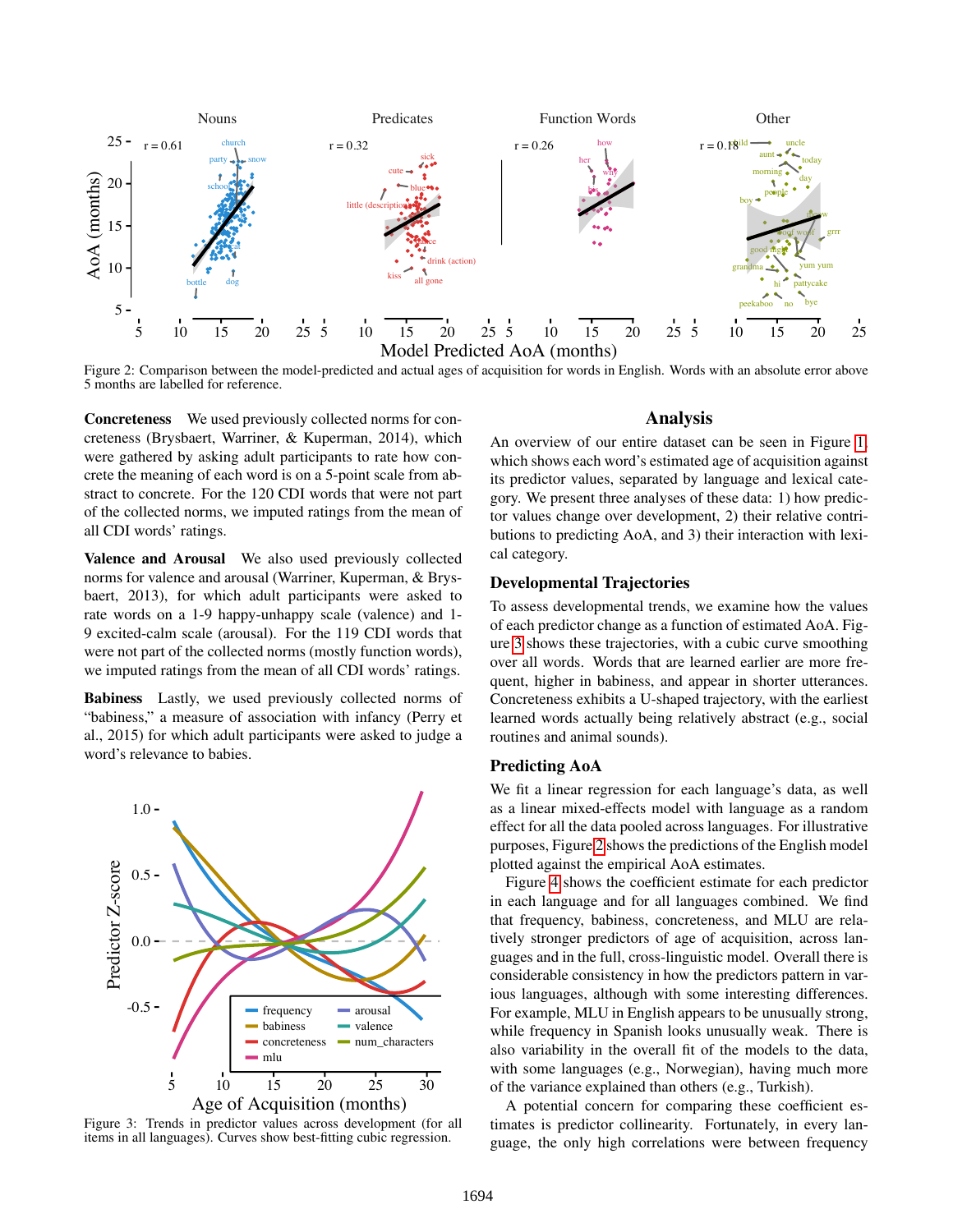<span id="page-4-0"></span>

Figure 4: Estimates of predictor coefficients by language and for the all language model. Values above 0 indicate a positive relationship (i.e. words with higher MLU tend to have a higher AoA), while values below 0 indicate a negative relationship (i.e. words with higher frequency tend to have a lower AoA. Ranges indicate 95% confidence intervals.

<span id="page-4-1"></span>

Figure 5: Estimates of predictor coefficients by lexical category, without any separation by language and omitting the three weaker predictors. Ranges indicate 95% confidence intervals.

and number of characters, a reflection of Zipf's Law (Zipf, 1935), and between frequency and concreteness, probably as a consequence of the complexity bias (Lewis & Frank, under review).

# Lexical Category

Previous work gives reason to believe that predictors' relationship with age of acquisition differs among various lexical categories (Goodman et al., 2008). To investigate these effects, we separated our data by lexical category and fit separate linear mixed-effects models for each, limiting the predictors to the four that were significantly predictive overall. Figure [5](#page-4-1) shows the resulting coefficient estimates. Frequency matters most for nouns and comparatively little for function words, while MLU is irrelevant for both nouns and predicates, but highly informative for function words and other items.

#### **Discussion**

What makes words easier or harder for young children to learn? Previous experimental work has largely addressed this question using small-scale experiments. While such experiments can identify sources of variation, they typically do not allow for different sources to be compared in detail. In contrast, observational studies allow the effects of individual factors (with frequency being the most common) to be measured across ages and lexical categories (e.g., Goodman et al., 2008). Scale comes at a cost in terms of detail, however, since the availability of both predictors and outcome data has been quite limited.

By including seven languages and as many predictors, our current work expands the scope of previous observational studies of age of acquisition. Our data show a number of patterns that confirm and expand previous reports. First, predictors changed in relative importance across development. For example, certain concepts that were more strongly associated with babies appeared to be learned early for children